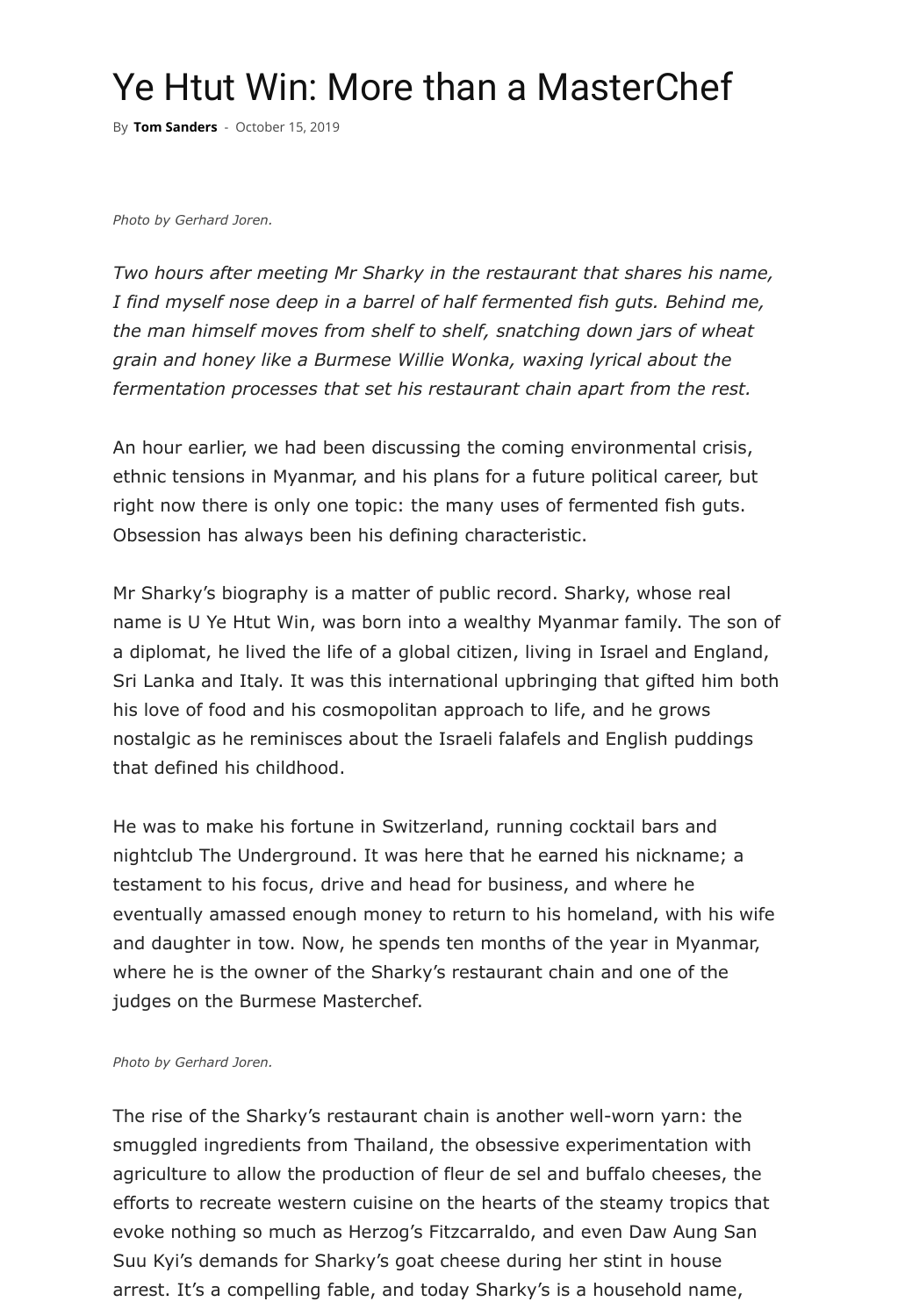with branches in Yangon, Bagan and Ngapoli. But what's next for Mr Sharky? Sharks, after all, face a stark choice: keep moving, or die.

How does one man go from world traveller to nightclub manager, restaurateur, to aspiring politician? The answer is simple – obsession. To Mr Sharky, the business of restaurant owning is fractal, composed of infinitely deep parts, each of which deserves obsessive attention. And today, his mind is not on his chain of restaurants, but on his country, its politics and its future.

"Let's not talk about Sharky's" he exclaims. Instead, we begin our conversation with his recent role as a celebrity judge on Masterchef Myanmar. Here, Mr Sharky saw an opportunity to use the national stage as a pulpit for his personal values – hygiene, respect for food, and stewardship. In a country where government institutions and schools often fail to adequately educate the public on such matters, he stands firm that even "entertainment" shows can become sources of knowledge for the public. He decided to wear only longyi while on television, consciously demonstrating the beauty and quality of Myanmar fabric, and his criticism of the food is tempered with an agricultural and ecological awareness.

A sticking point for him seems to be Myanmar's cuisine's lowly place in the global food hierarchy. While other cuisines (like Thai and Vietnamese) have had their moments in the sun, Burmese cuisine has not – yet. But he speaks with utter confidence: "The next wave in Asian food will be Myanmar food. It comes in cycles, like fashion. Every country will have its time." For him, Masterchef is part of a personal quest to find the next superstar, the Burmese chef who will bring the food to the world, vindicating his personal passion for the cuisine of his homeland.

Asked what he thinks of Burma's present day relationship to food, he wrinkles his nose. "Bad! The quality is decreasing! We are on the same diet but the lifestyles have not changed. Children from rural areas have moved to urban. Instead of walking and taking the bike, they play with mobile phones. So you can see them getting unhealthy. Myanmar is one of the highest consumers of edible oil in the world."

#### *Photo by Gerhard Joren.*

I ask him if he believes that bad, lazy or inferior food is an insult to the innate value of natural resources, and his answer was immediate – "Yes! We have lost the connection between man and meat. The moment you cook something, you take the life from it."

All this is tied to a deeply ecological conception of food value. To him, the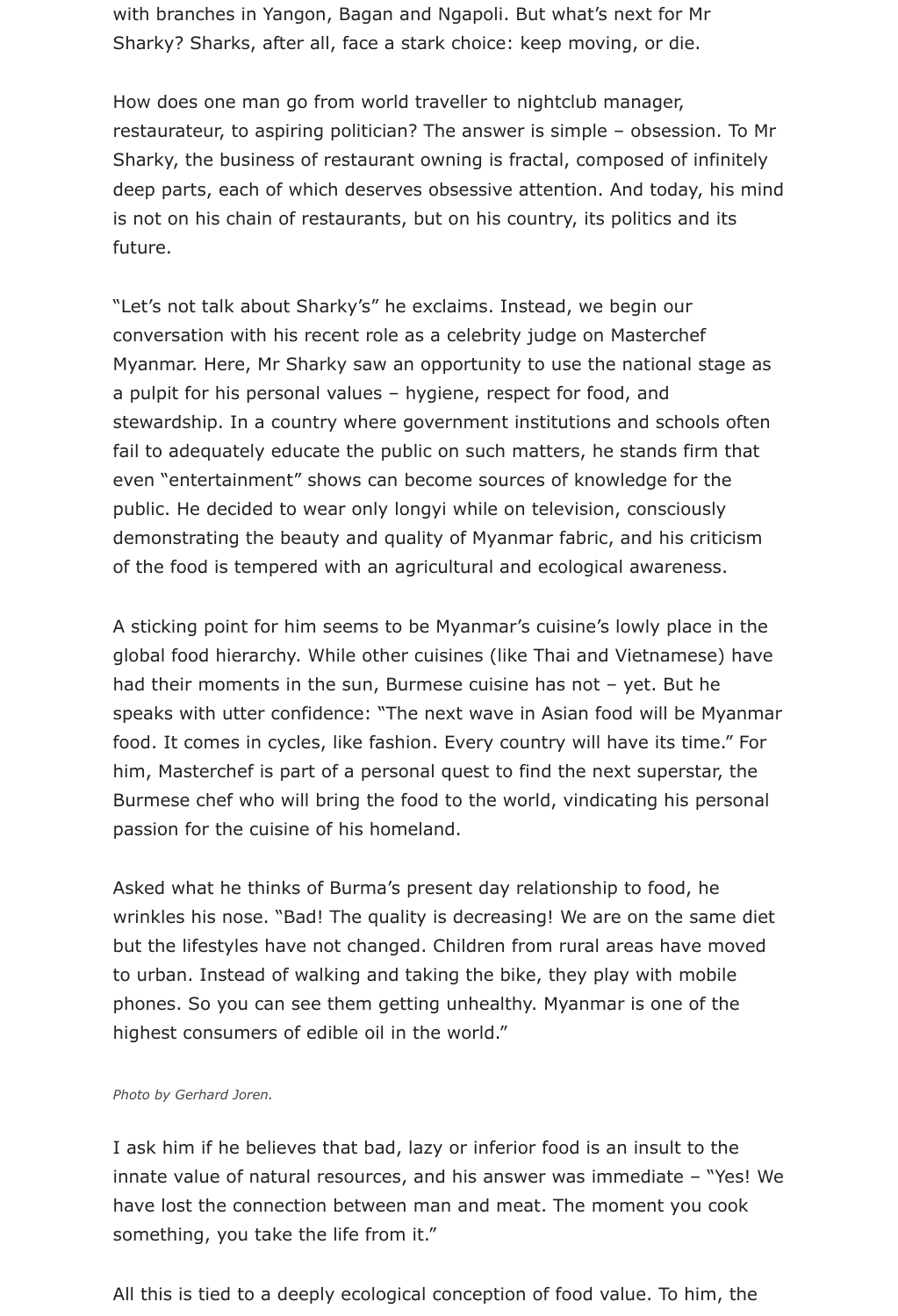food, the land, the country are one and the same. "One day we will all go back to the land," he intones. It's this that explains the link between his culinary background and his aspirations towards politics. To him, Sharky's is Myanmar – the food that he serves a demonstration of the quality of his home soil. Food, and how we produce and grow it, is therefore inseparable from values, ethics and national pride. The only moment in the interview when his anger breaks through is when he speaks of Bagan, and seeing plastic bags and used condoms ("I'm sorry to use such language!") on the floor of the historic Buddhist capital.

#### *Credit: MasterChef Myanmar*

His politics are deeply linked to his understanding of agriculture - food, water, scarce resources and self-sufficiency. "I'm not interested in the tomato. I am interested in the tomato skin. How to use the rind of a lemon – taking food waste … trash food. Even in a poor country like Myanmar we waste a lot."

He also sees problems for the global hegemony in the near future – such as mass migration from climate-affected countries like Bangladesh, where he spent three years of his life. In his view, "food will be the weapon of the future – something that technology can not recreate." Breadbasket countries like Myanmar, he believes, will become critical as global overpopulation causes a decline in access to food and freshwater. It's this urgency, he explains, that has caused his increased interest in politics – a role which he sees not as a bid for power, but a sort of civic duty to his home country, a change to use his wisdom and accumulated knowledge to benefit his country.

I ask when he expects his transition into politics to take place, expecting a nebulous answer. Instead, he speaks confidently – in the next year, perhaps. In a time when political leaders increasingly come from backgrounds such as reality TV, Mr Sharky's recognizable face and track record of success may yet catapult him to political victory.

As our conversation windows down, we reflect on the many challenges facing Myanmar and the world over the next twenty years. Disease, starvation, drought, and ethnic tension. I ask him if he is an optimist in the face of this future of uncertainty. He pauses for a long second. "One does one's part," he replies. "Human beings are hunters. We are not the hunted. We want to survive. It's in our DNA. One does one's part. We have to try."

For a moment, he stares past me, past his bustling army of staff, and past the tables of smiling customers, into the middle distance. But then his eyes light up, and he turns back to me with a beaming smile. "Come! I have to